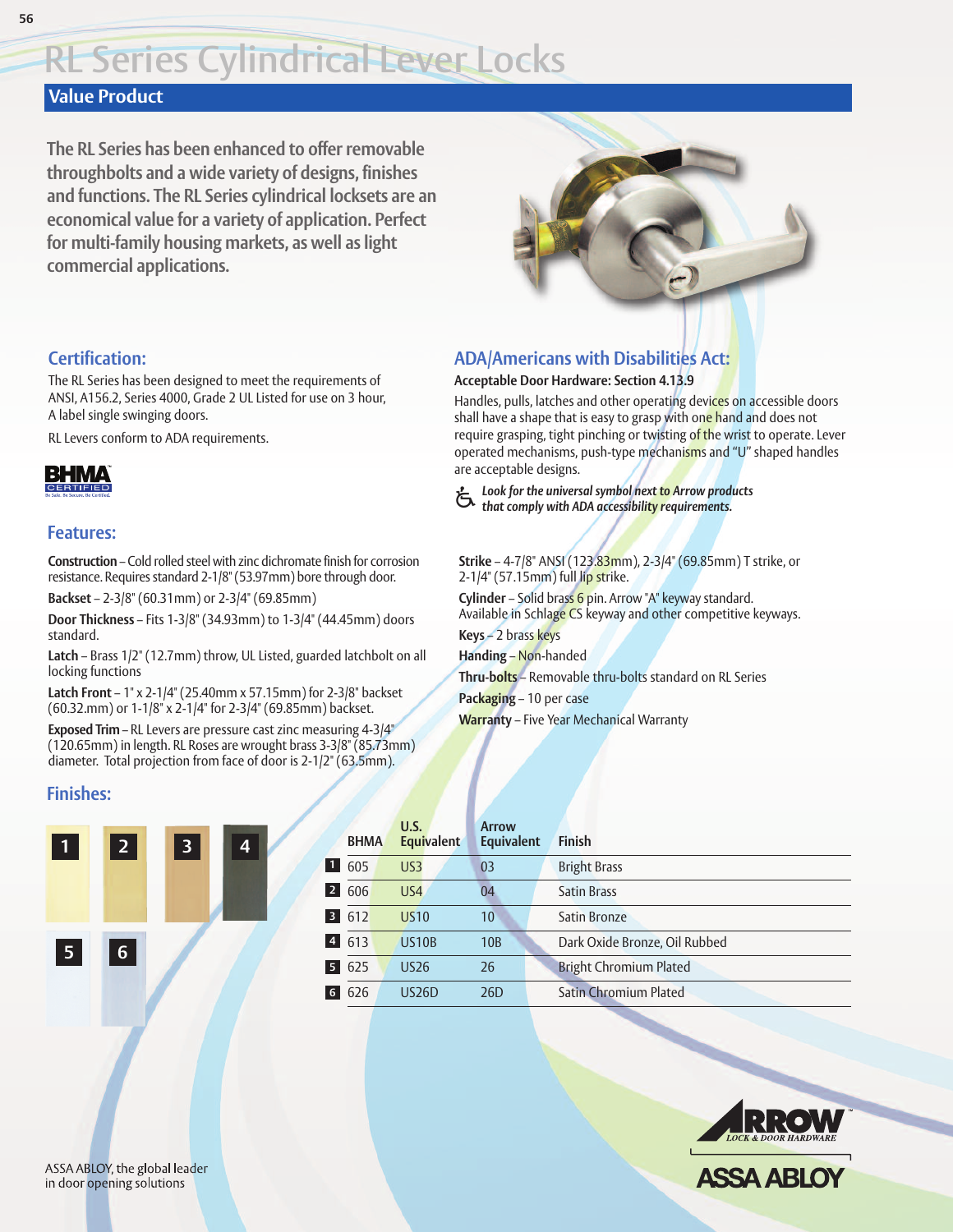# **Value Product**

# **RL Series** lever designs





# **R Series** cylinders

Solid Brass 6 pin cylinder pinned 5 for RK, pinned 6 for RL. "A" Keyway standard. Arrow sectional keyways available. Competitive keyways available. US4, US26D finish.

#### **Tailpieces**

| Part#    | <b>Series</b>    |  |
|----------|------------------|--|
| 1001-44  | <b>RL</b> Series |  |
| 550RK-44 | <b>RK Series</b> |  |

## **Interchangeable Core:**

Look for this symbol to indicate availability of product with interchangeable core design.



**Cylinder Part #100C-RK –** RK Series **#600HD –** RL Series



**ASSA ABLO** 



ASSA ABLOY, the global leader in door opening solutions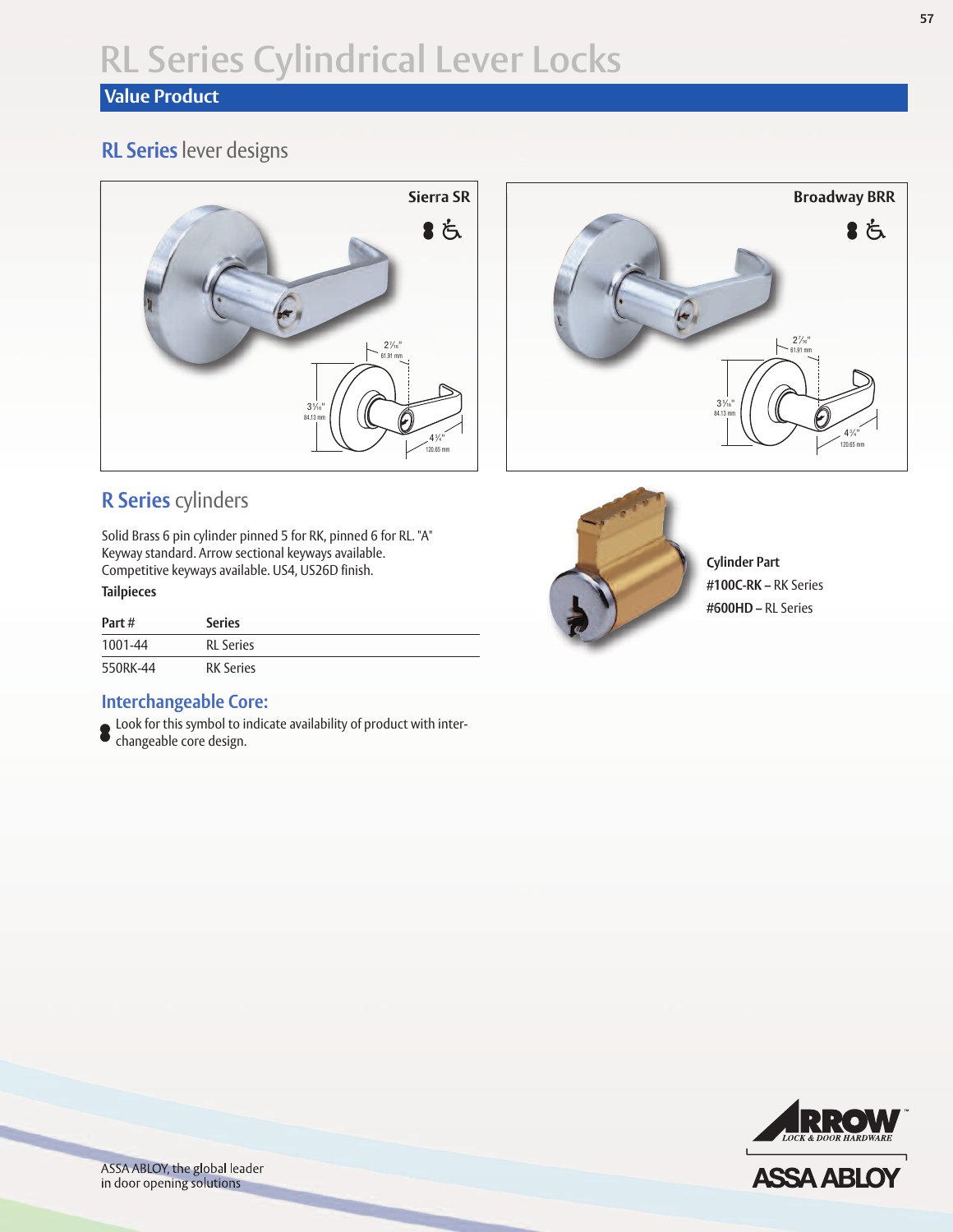### **Value Product**

| <b>ARROW</b><br><b>STANDARD</b>                            | <b>FUNCTION</b> |            | <b>DESCRIPTION</b>                                                                                                                                                                                                                               |
|------------------------------------------------------------|-----------------|------------|--------------------------------------------------------------------------------------------------------------------------------------------------------------------------------------------------------------------------------------------------|
| <b>RL01</b>                                                | Passage         | ģ          | Latchbolt operated by lever either side.                                                                                                                                                                                                         |
| <b>RL02</b>                                                | Privacy         |            | Latchbolt operated by lever either side except when inside<br>turnbutton locks outside. Unlocked by rotating button or by<br>using tool outside.                                                                                                 |
| <b>RL03</b>                                                | Communicating   | $\sqrt{2}$ | Latchbolt by inside lever only.<br>Blank rose only outside.                                                                                                                                                                                      |
| <b>RL08</b>                                                | 1/2 Dummy Trim  |            | Rigid trim for one side of door only.<br>Used as pull or to match active trim.                                                                                                                                                                   |
| <b>RL11</b>                                                | <b>Entrance</b> |            | Latchbolt operated by lever either side except when<br>outside lever is locked by turn-button inside. When<br>outside lever is locked, latchbolt operated by key<br>outside or turning inside lever. Inside button must<br>be manually released. |
| <b>RL12</b>                                                | Storeroom       |            | Outside lever always rigid. Latchbolt operated by key in out-<br>side lever, or by turning inside lever.                                                                                                                                         |
| <b>RL17</b>                                                | Classroom       | ģ          | Latchbolt operated by lever either side except when key<br>outside locks outside lever. Inside lever always free. Key<br>outside locks/unlocks outside lever only.                                                                               |
|                                                            |                 |            | Indicates lever rigid at all times.                                                                                                                                                                                                              |
|                                                            |                 |            | LOCK & DOOR HARDWARE                                                                                                                                                                                                                             |
| ASSA ABLOY, the global leader<br>in door opening solutions |                 |            | <b>ASSA ABLOY</b>                                                                                                                                                                                                                                |